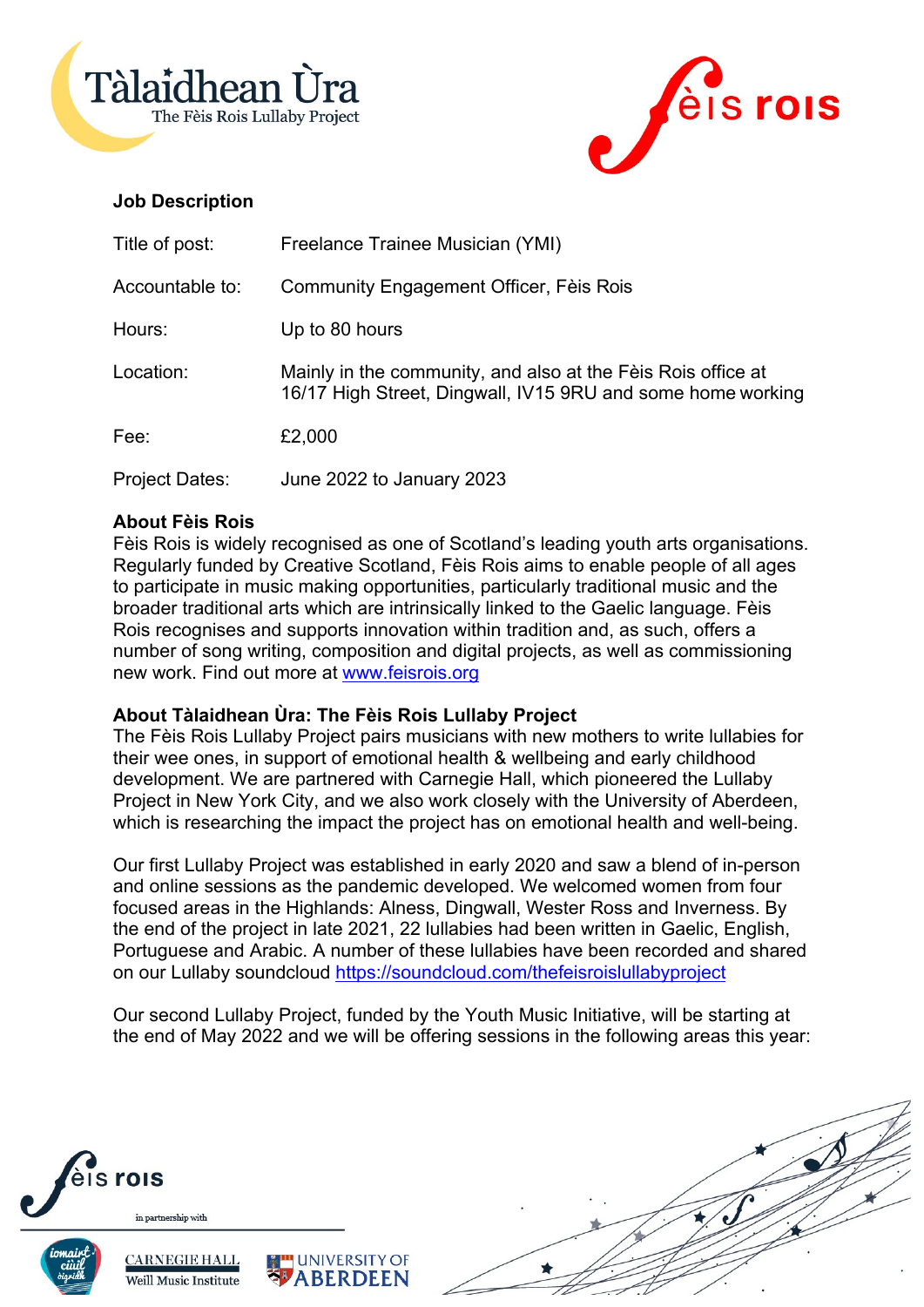



# **INVERNESS**

**May – September**

*These sessions are aimed at women who are under 25 years old and pregnant/caring for babies up to 3 years old.*

# **ALNESS**

#### **August – November**

*These sessions are open to women of any age.*

### *TAIN*

### *August – November*

*These sessions are open to women of any age and will look at introducing the Gaelic language. We encourage participation for those who do not yet have Gaelic but who are interested in exploring Gaelic Medium Education for their children.*

Each session will be 2 hours in length, over the course of 10 weeks. A free creche service will be available for the duration of the sessions.

The sessions explore songwriting, craft and games as each participant works towards writing their own complete lullaby by the end of the 10 weeks.

We will have a sharing event to celebrate what has been achieved during the project on a date to be agreed between November 2022 and January 2023.

#### **Person Specification**

Thanks to support from the Youth Music Initiative, Fèis Rois is looking to recruit a trainee musician aged 18 – 25 with a background in performance, music education and/or music technology to support the delivery of The Lullaby Project. This placement will include the opportunity to shadow musicians who are experienced at working in participatory settings, as well as a number of training and continued professional development opportunities.

The Project Trainee will be supported by Fèis Rois staff and will be expected to:

- Shadow and support artists during the delivery of the project;
- Attend mentoring sessions with professional musicians;
- Write a blog and/or end of project report to evaluate the skills and experience gained during the project.

We are looking for a musician who has:

- Some experience of either paid or voluntary work on participatory music making projects in either a community or education context;
- The ability to communicate effectively with a wide range of people;

**UNIVERSITY OF ABERDEEN**